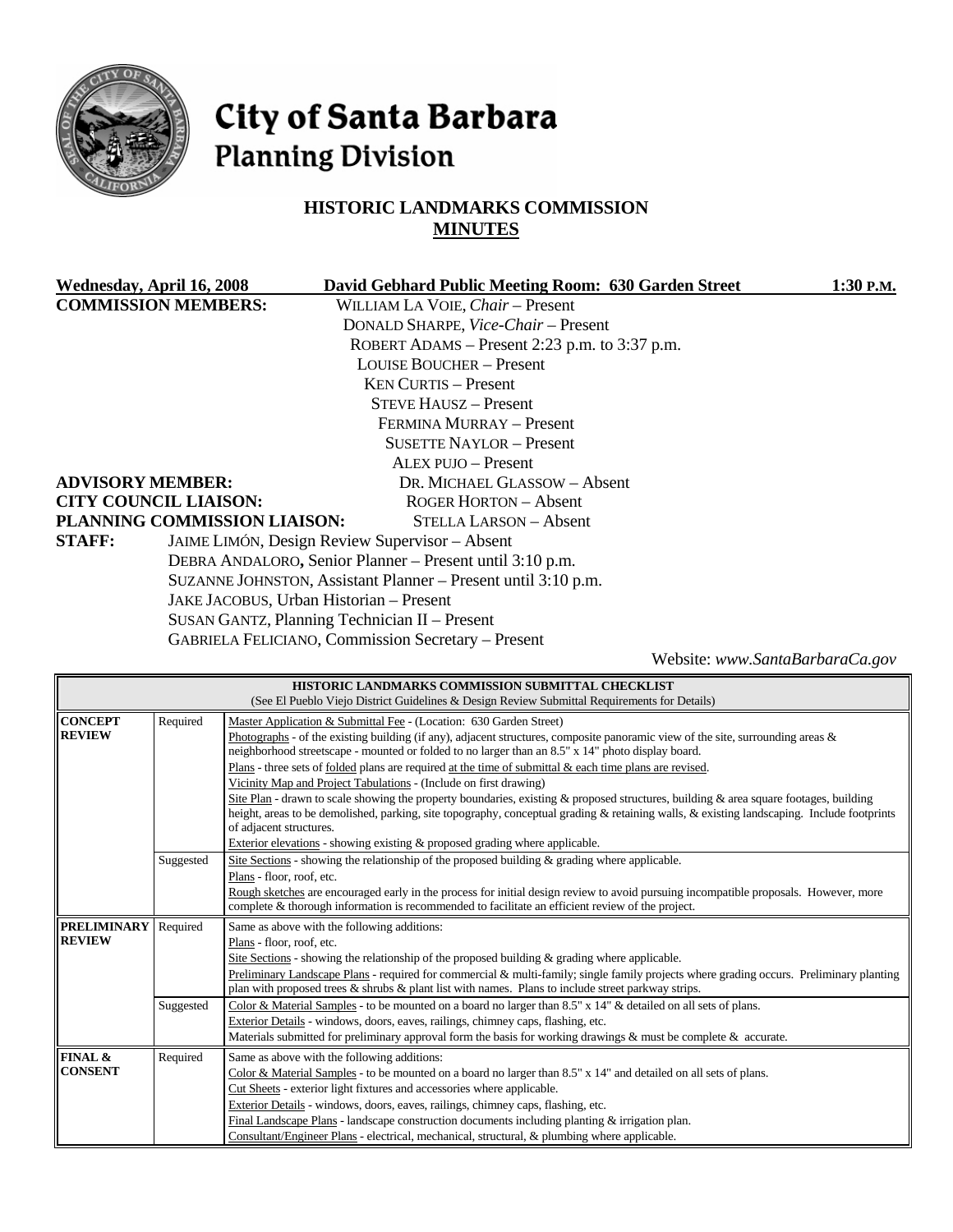#### **PLEASE BE ADVISED**

- \*\* All approvals made by the Historic Landmarks Commission (HLC) are based on compliance with Municipal Code Chapter 22.22 and with adopted HLC guidelines. Some agenda items have received a mailed notice and are subject to a public hearing.
- \*\* The time the item was reviewed is listed to the left of each item. It was suggested that applicants arrive 15 minutes early. The agenda schedule is subject to change as cancellations occur. Staff would have notified applicants of time changes.
- \*\* The applicant's presence was required. If an applicant was not present, the item would have been postponed indefinitely. If an applicant canceled or postponed an item without providing advance notice, the item would be postponed indefinitely and would not be placed on the following HLC agenda. In order to reschedule the item for review, the applicant must fill out and file a Supplemental Application Form at 630 Garden Street (Community Development Department) and submit appropriate plans.
- \*\* The Commission may grant an approval for any project scheduled on the agenda if sufficient information has been provided and no other discretionary review is required. Substitution of plans is not allowed, if revised plans differing from the submittal sets are brought to the meeting, motions for preliminary or final approval will be contingent upon staff review for code compliance.
- \*\* Preliminary and Final Historic Landmarks Commission Approval is valid for one year from the date of the approval unless a time extension or Building Permit has been granted.
- \*\* The Commission may refer items to the Consent Calendar for Preliminary and Final Historic Landmarks Commission Approval.
- **\*\* Decisions of the HLC may be appealed to the City Council. For further information on appeals, contact the Planning Division Staff or the City Clerk's office. Appeals must be in writing and must be filed with the City Clerk at City Hall within ten (10) calendar days of the meeting at which the Commission took action or rendered its decision.**
- \*\* **AMERICANS WITH DISABILITIES ACT:** In compliance with the Americans with Disabilities Act, if someone needs special assistance to participate in a meeting, the Planning Division would need to be contacted at (805) 564- 5470. Notification at least 48 hours prior to the meeting would enable the City to make reasonable arrangements.
- \*\* **AGENDAS, MINUTES and REPORTS:** Copies of all documents relating to agenda items are available for review at 630 Garden St. and agendas and minutes are posted online at www.SantaBarbaraCa.gov/hlc. If you have any questions or wish to review the plans, please contact Susan Gantz, at (805) 564-5470 between the hours of 8:30 a.m. and 4:00 p.m., Monday through Thursday, and every other Friday; or by email at sgantz@SantaBarbaraCA.gov. Please check our website under City Calendar to verify closure dates.

#### **LICENSING ADVISORY:**

The Business and Professions Code of the State of California and the Municipal Code of the City of Santa Barbara restrict preparation of plans for certain project types to licensed professionals. Applicants are encouraged to consult with Building and Safety Staff or Planning Staff to verify requirements for their specific projects.

Unlicensed persons are limited to the preparation of plans for:

- $\triangleright$  Single or multiple family dwellings not to exceed four (4) units per lot, of wood frame construction, and not more than two stories and basement in height;
- ¾ Non-structural changes to storefronts; and,
- ¾ Landscaping for single-family dwellings, or projects consisting solely of landscaping of not more than 5,000 square feet.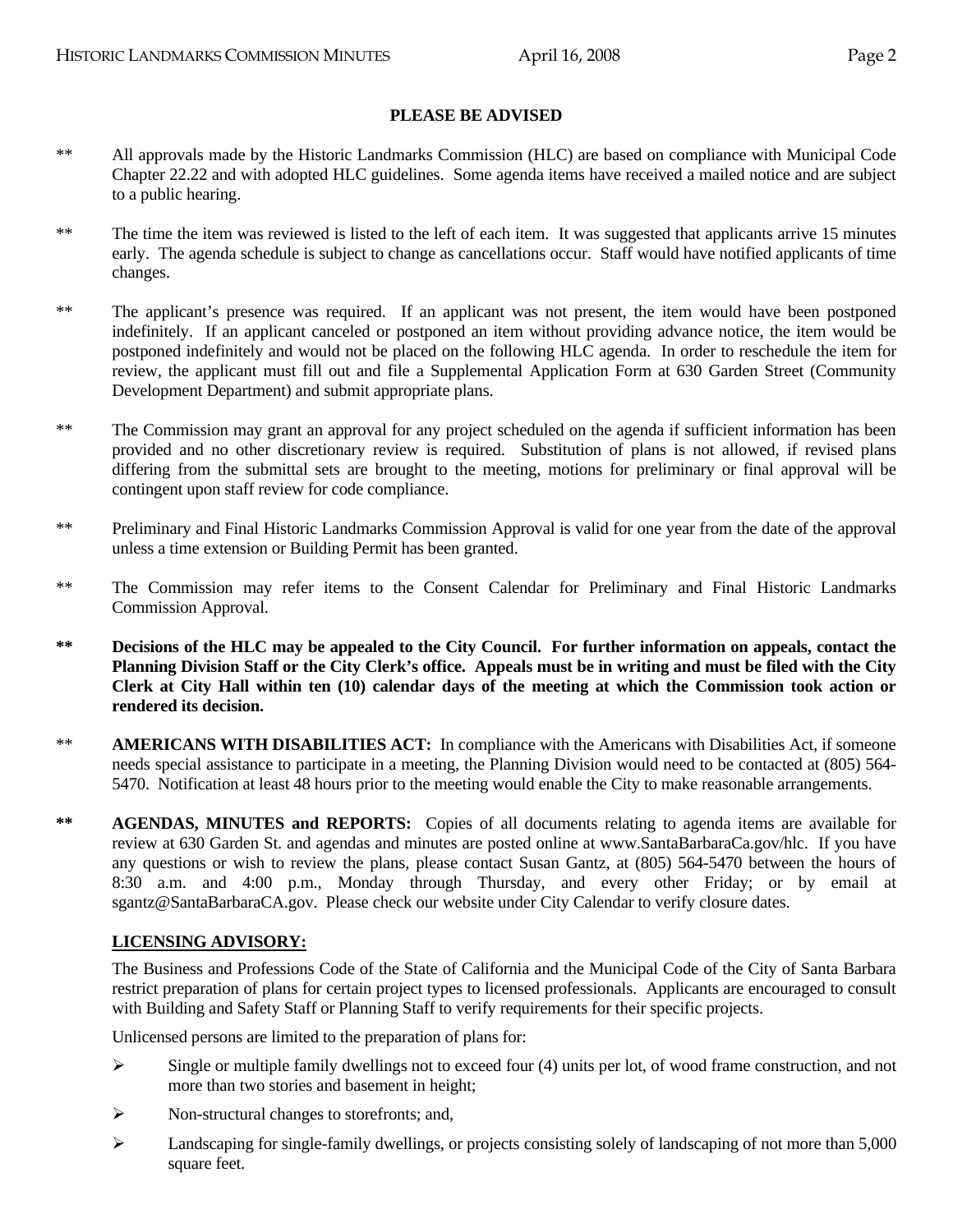# **NOTICE:**

- A. That on Friday, April 11, 2008, at 4:00 P.M., this Agenda was duly posted on the indoor and outdoor bulletin boards at the Community Development Department, 630 Garden Street, and online at www.SantaBarbaraCa.gov/hlc.
- B. This regular meeting of the Historic Landmarks Commission was broadcast live on TV Channel 18 and rebroadcast in its entirety on Friday at 1:00 P.M. A live broadcast could also be seen via personal computer by going to www.santabarbaraca.gov/Government/Video and then clicking City TV-18 Live Broadcast. An archived video copy of this meeting will be viewable by Friday, April  $18<sup>th</sup>$ , on computers with high speed internet access by going to www.santabarbaraca.gov/hlc and then clicking Online Meetings.

#### **GENERAL BUSINESS (1:32):**

A. Public Comment:

Kellam de Forest, local resident, stated that the Mission Canyon Planning Advisory Committee proposal of a (scenic) historic corridor was discussed at a recent County Historic Landmarks Advisory Commission (HLAC) meeting. The corridor would affect an area that falls under the City's purview. Mr. de Forest hopes that the HLC will provide cooperation to the HLAC in pursuing the proposed historic corridor. He agreed to provide the contact information to Staff for coordination of efforts between the HLC and the HLAC.

B. Approval of the minutes of the Historic Landmarks Commission meeting of April 2, 2008.

**Motion: Approval of the minutes of the Historic Landmarks Commission meeting of April 2, 2008, with correction.** 

Action: Boucher/Sharpe, 7/0/1. (Pujo abstained. Adams absent.) Motion carried.

C. Consent Calendar.

**Motion: Ratify the Consent Calendar as reviewed by Donald Sharpe.**  Action: Hausz/Naylor, 8/0/0. (Adams absent.) Motion carried.

- D. Announcements, requests by applicants for continuances and withdrawals, future agenda items, and appeals.
	- 1. Ms. Gantz made the following announcements:
		- a) Commissioner Adams would arrive around 2:30 p.m. in time to review Item #4. Commissioner Naylor would be stepping down from Item 6 at 2559 Puesta Del Sol Road. Item #8 on today's agenda at 1900 Lasuen was postponed two weeks at the applicant's request.
		- b) The Planning Commission is scheduled to review the Radio Square project at 210 W. Carrillo Street at the April  $17<sup>th</sup>$  meeting. Chair LaVoie volunteered to represent the HLC at that hearing, which is scheduled to be first on the agenda at approximately 1:00 p.m. Commissioner Sharpe will not attend as originally planned due to a possible conflict of interest.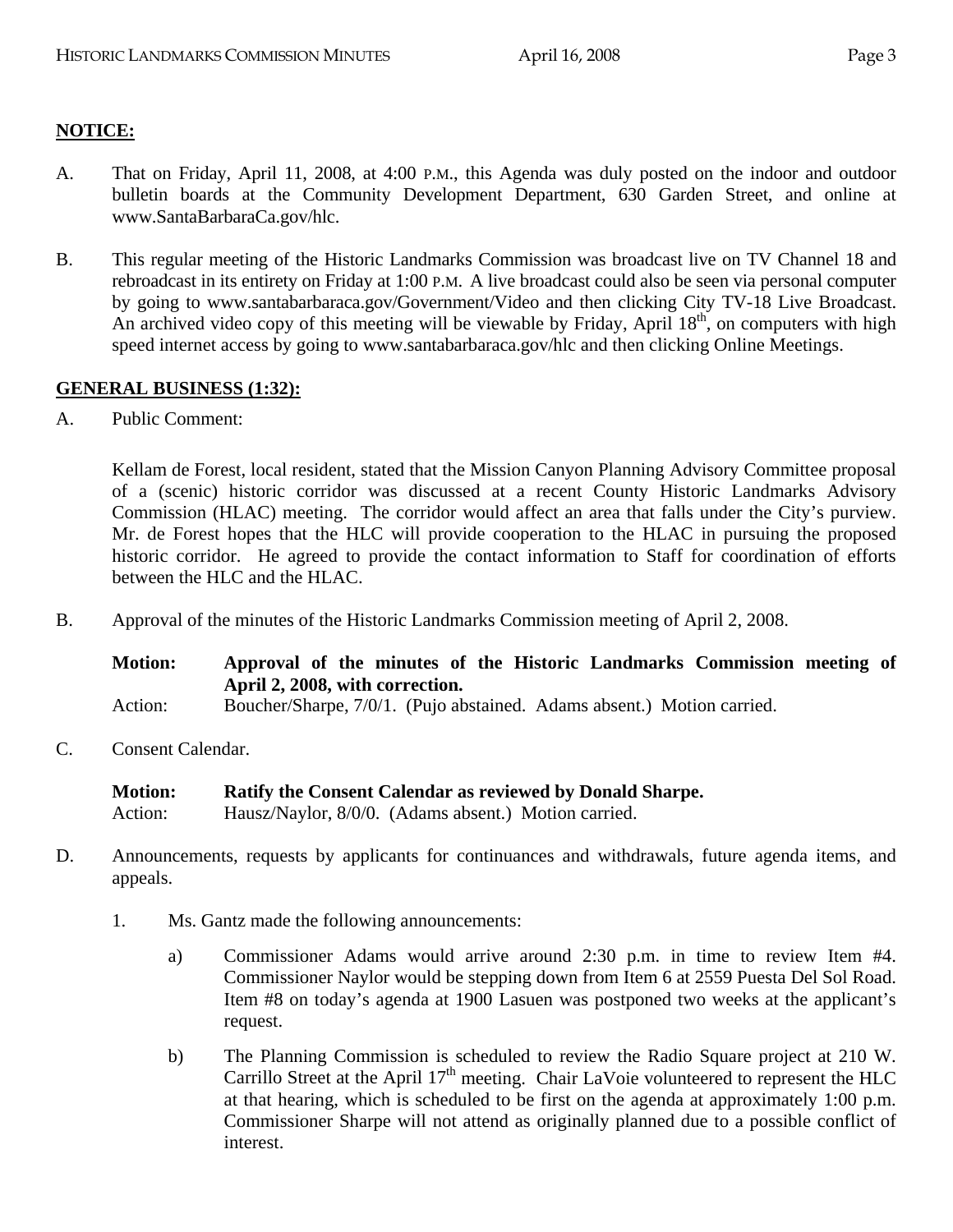- 2. Jake Jacobus, Associate Planner/Urban Historian, updated the Commission on the project located at 1811 El Encanto Road. At the Commission's request, the architect's photographs were to be used. The historical consultant Ronald Nye found the majority of them to be unacceptable. Fortunately, when Post/Hazeltine Associates prepared the original Historic Structures/Sites Report, the house was photo documented for their records and they agreed to contribute their collection of photographs.\*
- 3. Commissioners Curtis and Murray announced they would be stepping down from Item 7, 2100 Laguna Street.
- E. Subcommittee Reports.

No subcommittee reports.

F. Possible Ordinance Violations.

Commissioner Hausz requested an update on the violation reported at the previous meeting with regard to the electric power box installed with exposed conduit on a building located on West de la Guerra. Chair La Voie commented that exposed conduit is not permitted in El Pueblo Viejo Landmark District and that painting it does not make it acceptable. Ms. Gantz reported that Jaime Limón, Senior Planner, is writing a procedure as to what the Planning and Building Departments need to look out for when applicants present similar proposals in the future. It was agreed that a future discussion item will be scheduled.

# 1. **DISCUSSION ITEM (1:46)**

Present: Debra Andaloro, City Senior Planner

Debra Andoloro, Senior Planner, continued a discussion that began during the April  $2^{nd}$  meeting regarding the California Environmental Quality Act (CEQA) guidelines; specifically with regard to the review and acceptance of Historic Structures/Sites Reports when the Commission does not agree with the preparer of the reports' conclusions.

The *Master Environmental Assessment* (MEA) *Guidelines for Archaeological Resources and Historic Structures and Sites* was provided for the Commissioners to use as a reference. It was suggested that a copy be forwarded to all on the City's Historical Consultants List.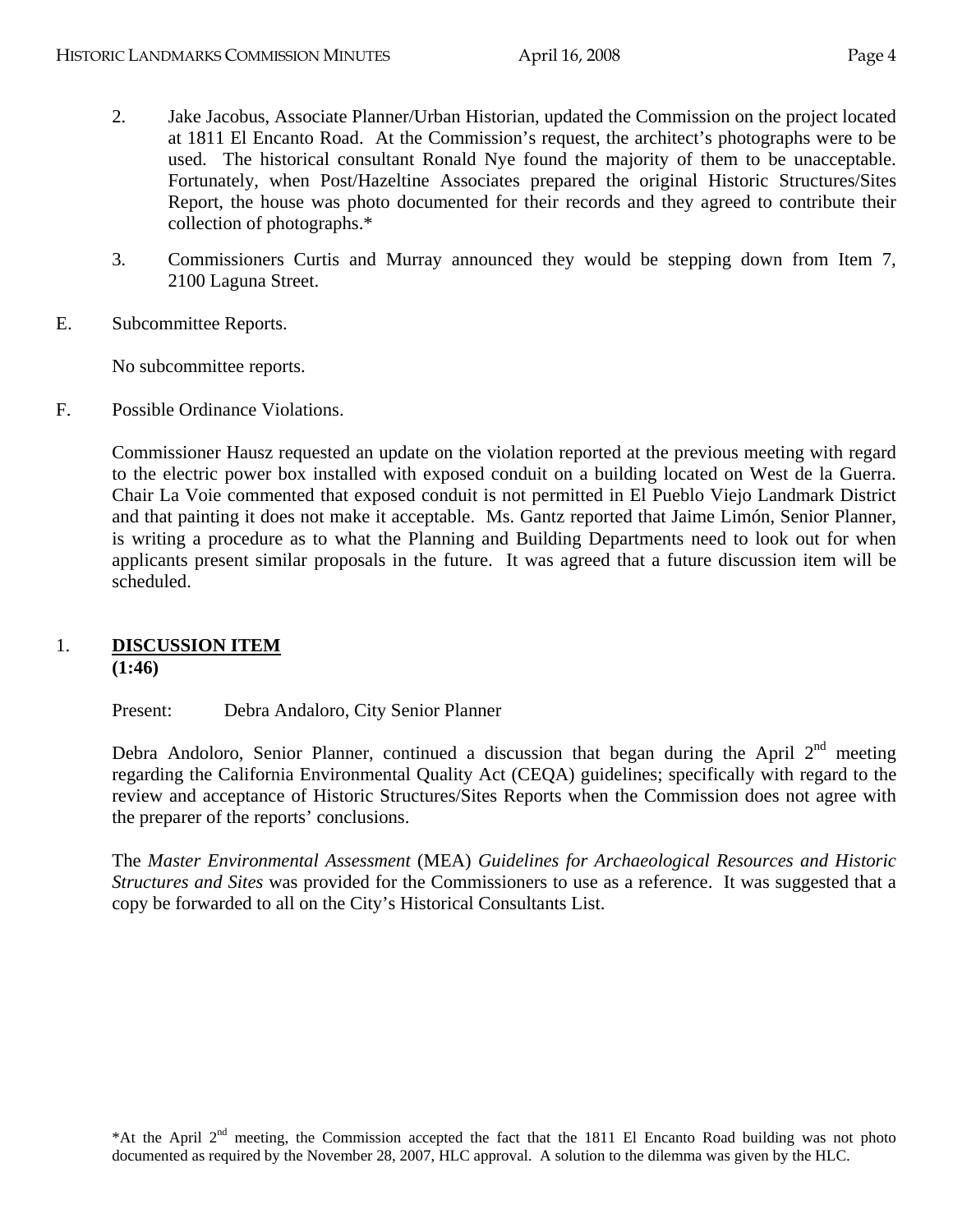# **HISTORIC STRUCTURES REPORT**

| 2.     | 710 ANACAPA ST                        |                          | $C-2$ Zone |
|--------|---------------------------------------|--------------------------|------------|
| (2:01) | Assessor's Parcel Number: 031-081-013 |                          |            |
|        | <b>Application Number:</b>            | MST2006-00312            |            |
|        | Owner:                                | Carlos Adame             |            |
|        | Agent:                                | Lisa Plowman             |            |
|        | Architect:                            | Peikert Group Architects |            |

(This is a revised proposal for a new 4,031 square foot, three-story, 34' 6" foot tall mixed-use development including the preservation of 577 square feet of an existing 1,562 square foot structure on The City's List of Potential Historic Resources: Myers Cottage. The project will include relocation of the existing structure (which will be used as commercial space) nine feet to the west, new construction at ground level to provide two residential condominium units (one, two-bedroom unit and one, threebedroom unit), three covered residential parking spaces, and one uncovered commercial parking space. The existing stone site wall will be preserved.)

# **(Continued review of amended second Addendum to Historic Structures/Sites Report (HSSR) prepared by Shelley Bookspan. Original HSSR accepted by the HLC on September 20, 2006.)**

Present: Detlev Peikert and Lisa Plowman, Architects Carlos Adame, Owner Suzanne Johnston, City Assistant Planner

Staff comments: Jake Jacobus, Associate Planner/Urban Historian, stated that the preparer of the second addendum to the report could not be present and recommended typographical changes to the report. Mr. Jacobus stated that the preparer of the report provided the requested Summary of Mitigations on page 7 as well as additional text on page 6. Referring to the end of the first paragraph on page 6, he responded to the Commission's inquiry as to whether the structural engineer's qualifications (qualifying him/her to make historical evaluations) are included in the report. Mr. Jacobus agreed to research whether that information was in the original HSSR.

**This item was tabled at 2:12 p.m. to be further discussed after review of the proposed project's plans.** 

**This item was untabled at 2:57 p.m. to be further discussed.**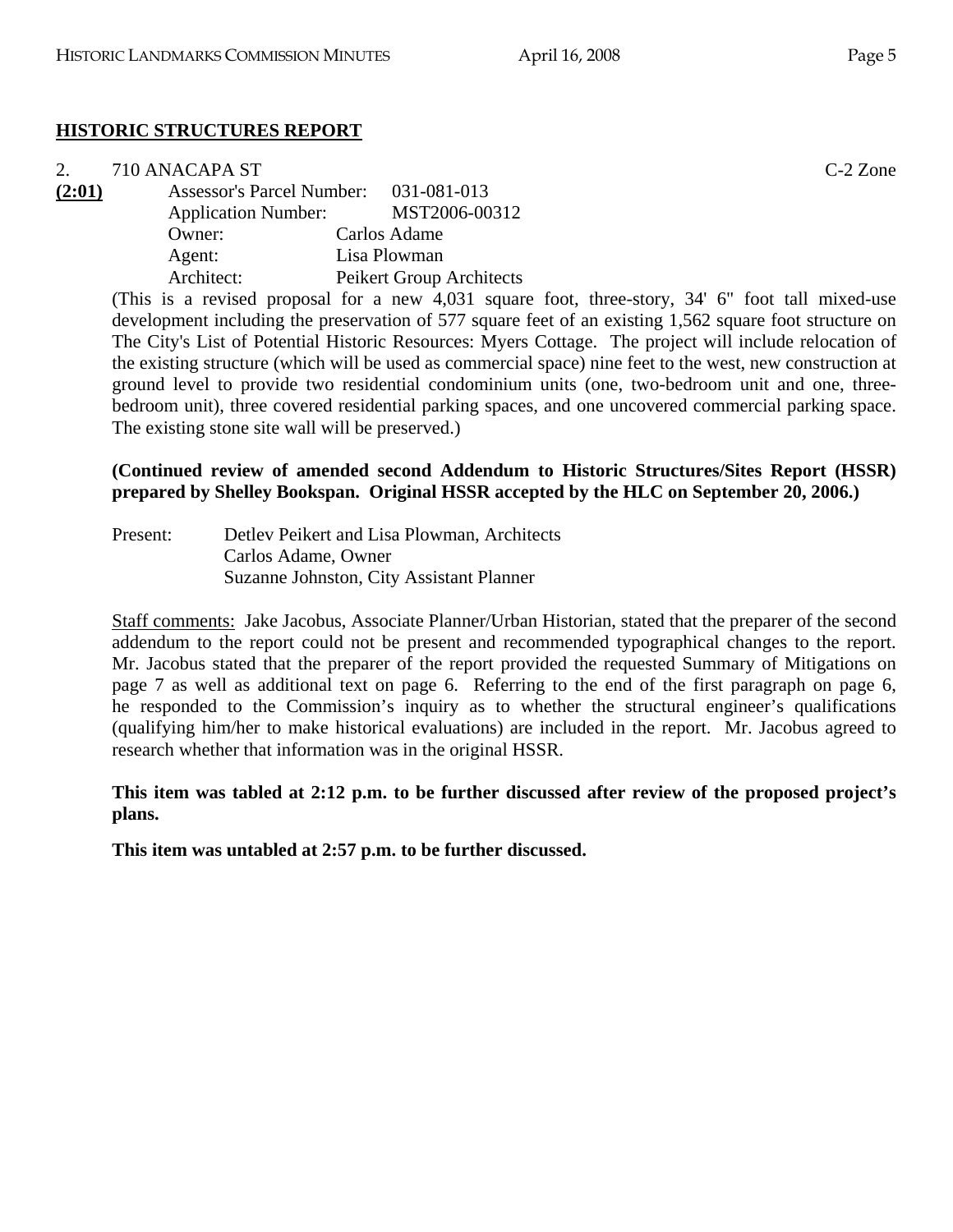- **Motion: Continued two weeks with the following clarifications and changes to be made to the Addendum: 1)** On page 1, include the photograph found on page 12 of the Addendum dated January 8, 2008, showing the view of the project site from the southwest corner overlooking the Paradise Café patio area. **2)** On page 2, strike the last sentence in the first paragraph that reads: "It would, indeed, be ridiculous in that case to assert that the impact would qualify as Class III." **3)** On page 6, provide the name of the engineer and his or her qualifications in providing information as to the construction history of the structure and his/her evaluation upon which that determination was made. **4)** On page 7, the mitigation measures should be reflected in the report as stated in the HLC minutes dated April 2, 2008, in their entirety, not edited as shown in the report. **5)** Prepare, submit, and follow a written restoration plan that demonstrates an understanding of the Secretary of Interior's Guidelines for preserving and rehabilitating historic properties and that ensures such guidelines be followed in the execution of this project. **6**) With regard to the final statement in the report, correct the statement to indicate that, unless the required mitigations to the existing structure are undertaken, there would be a significant impact to the historic structure. With the imposition of the mitigations, the impact would be reduced to a level of less than significant, which would make it a Class II impact, not a Class III impact. **7)** Add the mitigation measure that the proposed building should be more compatible in scale to the historic structure.
- Action: Sharpe/Naylor, 6/1/1. (Hausz opposed because he did not agree with requiring a 15 foot setback between the buildings. Pujo abstained. Adams absent.) Motion carried.

### **MISCELLANEOUS ACTION ITEM**

#### 3. 710 ANACAPA ST C-2 Zone

| (2:12) | Assessor's Parcel Number: 031-081-013 |                          |
|--------|---------------------------------------|--------------------------|
|        | <b>Application Number:</b>            | MST2006-00312            |
|        | Owner:                                | Carlos Adame             |
|        | Agent:                                | Lisa Plowman             |
|        | Architect:                            | Peikert Group Architects |
|        |                                       |                          |

(This is a revised proposal for a new 4,031 square foot, three-story, 34' 6" foot tall mixed-use development including the preservation of 577 square feet of an existing 1,562 square foot structure on The City's List of Potential Historic Resources: Myers Cottage. The project will include relocation of The existing structure (which will be used as commercial space) nine feet to the west, new construction at ground level to provide two residential condominium units (one, two-bedroom unit and one, threebedroom unit), three covered residential parking spaces, and one uncovered commercial parking space. The existing stone site wall will be preserved.)

**(Continued consideration of project and potential design alternatives based on additional environmental documentation received.)** 

**(PROJECT REQUIRES ENVIRONMENTAL ASSESSMENT AND STAFF HEARING OFFICER APPROVAL OF A TENTATIVE SUBDIVISION MAP, MODIFICATIONS, DEVELOPMENT PLAN APPROVAL FINDINGS, AND APPROVAL OF THE CONDOMINIUM DEVELOPMENT.)**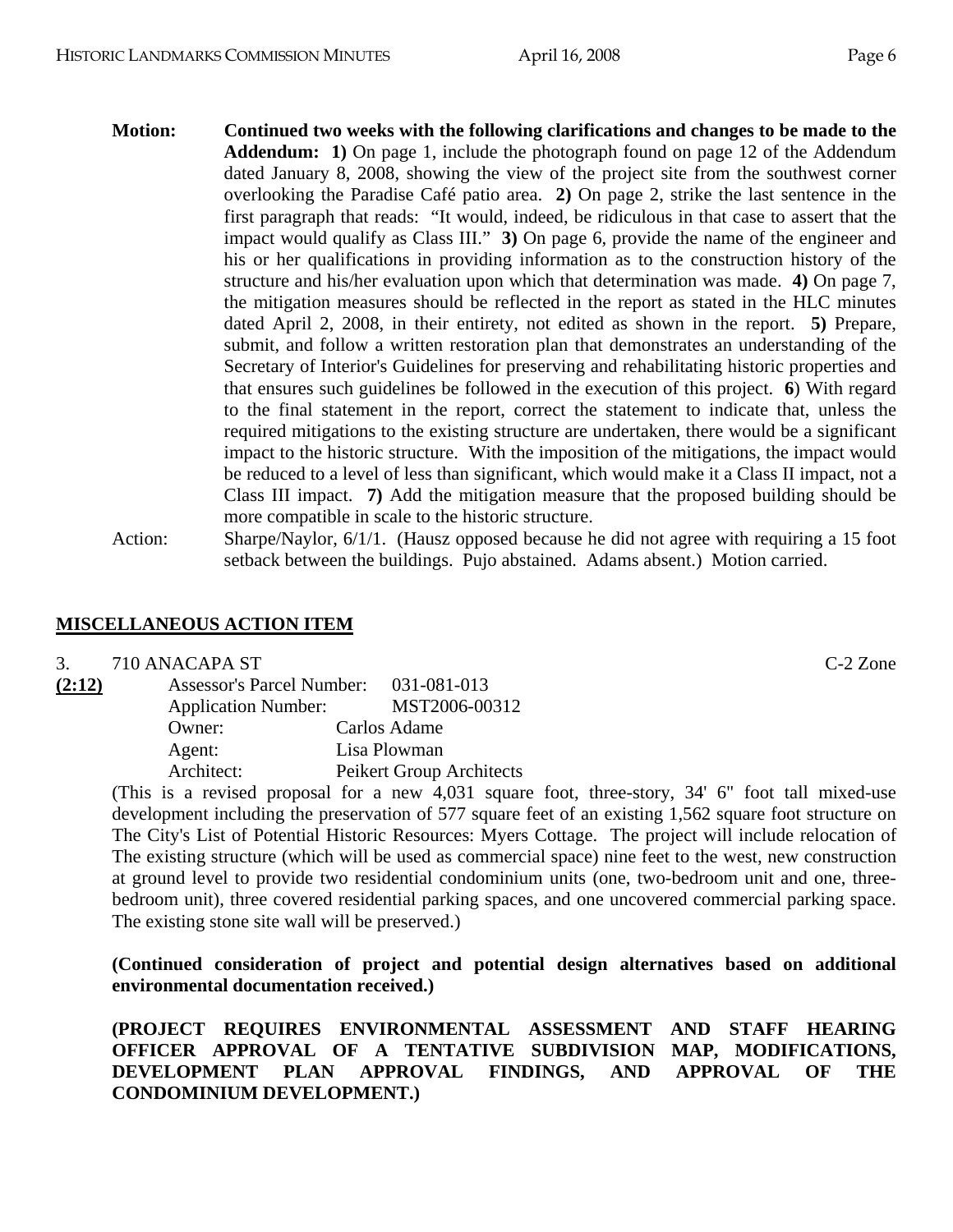Present: Detlev Peikert and Lisa Plowman, Architects Carlos Adame, Owner Suzanne Johnston, City Assistant Planner

Ms. Gantz announced that, due to the possibility that the architect requested to meet with the Commission members individually, any board members who had spoken to the architect outside of the agendized meeting should disclose this fact before proceeding with the review of the item. Commissioner Curtis stated he had received an e-mail from the applicant, but had responded that all interaction should be discussed during the meeting so that information is shared with all board members and the public.

Public comment opened at 2:22 p.m.

Pamela Jameson Boehr, owner of the property across the street, commented that the historic streetscape would change if the Myers Cottage is moved and the addition of condos in the back would be a detriment to the entire block.

Kellam de Forest, local resident, commented that moving the historic structure would be a major impact and found that nothing could be done to reduce it to a Class III CEQA impact.

Robert Maxim, local resident, commented that he is delighted that the Victorian cottage is being saved, but believes the proposed building in the back is too bulky in comparison to the house in the front.

Ms. Gantz acknowledged receipt of a letter from Paula Westbury in opposition to the project.

Public comment closed at 2:26 p.m.

Straw vote: How many Commissioners would agree to give as a direction to the applicant to propose a two story building respecting the R-4 zoning setbacks? No vote.

# **This item was tabled at 2:57 p.m. to be further discussed after the acceptance of the Addendum to the Historic Structures/Sites Report.**

#### **This item was untabled at 3:02 p.m.**

**Motion: Continued two weeks with the following comments: 1)** The Commission is concerned with the proposed landscaping at the adjoining property: **a)** Provide a letter of intent for a landscape easement in perpetuity across the adjoining property. **b)** Provide a letter from the Transportation Division indicating that the encroachment into the planter area at the adjoining parking lot is consistent with the Division's guidelines. **2)** Request for modifications: a) The building should be pulled away from the property line for a landscape buffer between the two buildings. b) The rear yard setback is supportable. c) A setback at the south elevation is highly desirable to allow landscaping to be installed, but not necessarily to the extent as required by the zoning code. **4)** Although a two-story building is not a necessity, the proposed building continues to overwhelm the historic structure and too much is proposed on the site. The mass and size of the new building needs further reduction in order to diminish its overpowering impact to the one-story cottage in the front. **5)** The long sloping roof is not traditional and it is out of scale with the style of architecture in the neighborhood.

Action: Hausz/Nayor, 8/0/0. (Adams absent.) Motion carried.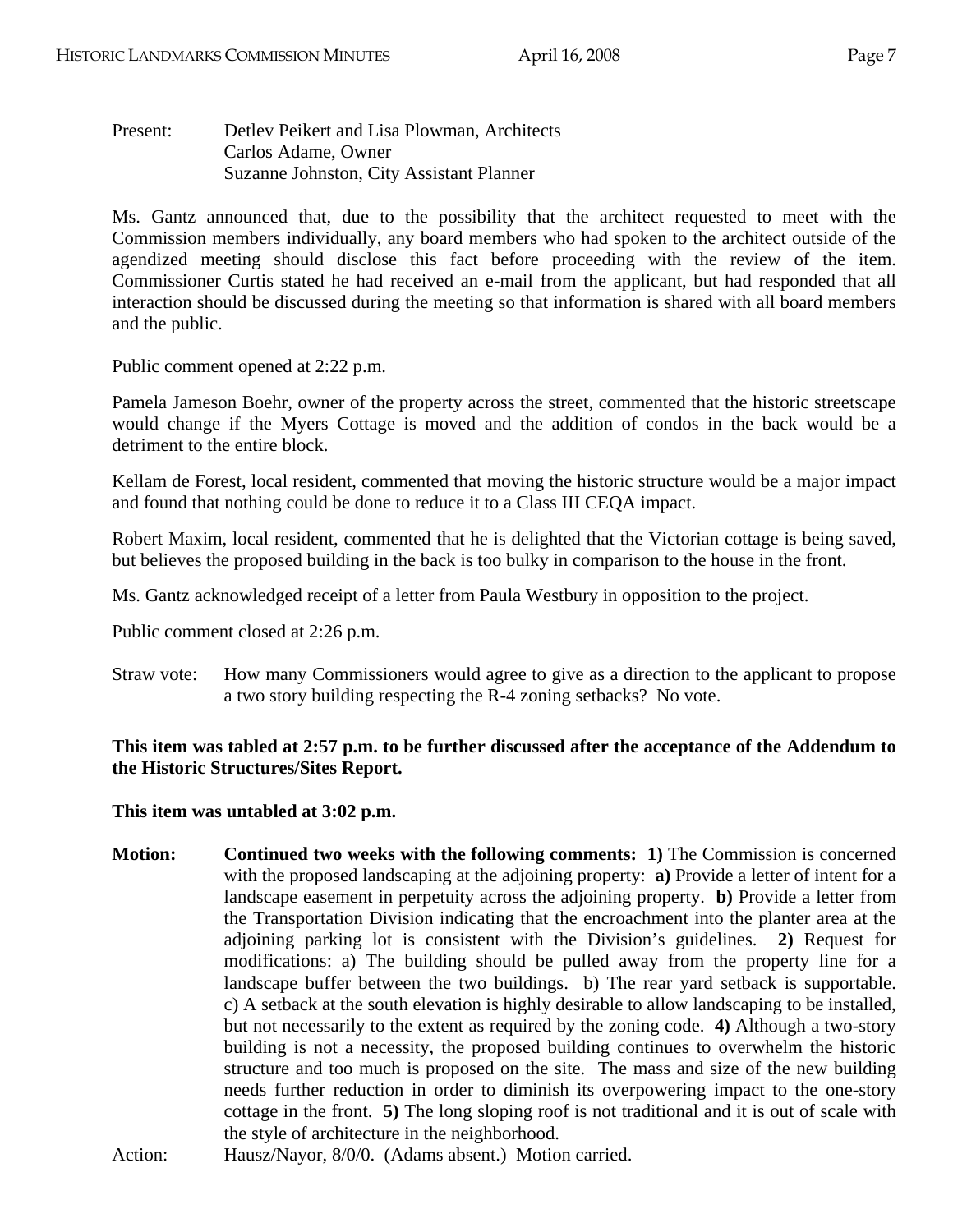# **CONCEPT REVIEW - NEW**

| 4.     | 221 E CONSTANCE AVE                     |                                      | E-1 Zone |
|--------|-----------------------------------------|--------------------------------------|----------|
| (3:10) | Assessor's Parcel Number: 051-150-013   |                                      |          |
|        | <b>Application Number:</b>              | MST2008-00156                        |          |
|        | Owner:                                  | Kenneth Vadnais, Molora Living Trust |          |
|        | Applicant:                              | Jake Crawford                        |          |
|        | Landscape Architect: Sydney Baumgartner |                                      |          |
|        |                                         |                                      |          |

(This structure is on the City's List of Potential Historic Resources: Dreyfus House "Taynayan." Proposal for minor alterations and landscape improvements to include the following: add a gardener's path, rebuild stone steps to the tennis court, add a koi pond, resurface the existing swimming pool deck, construct a new wood trellis, add a six foot tall plaster and stone wall, and add a new stone drive at the main entry of this existing single-family residence on a 101,376 square foot parcel.)

#### **(COMMENTS ONLY; PROJECT REQUIRES ENVIRONMENTAL ASSESSMENT.)**

Present: Sydney Baumgartner, Landscape Architect Jake Crawford, Designer Laura Vadnais, Owner

Public comment opened at 3:28 p.m.

Kellam de Forest, local resident, commented that, if the property goes all the way to Mission Creek, riparian creek issues should be considered.

Public comment closed at 3:28 p.m.

- **Motion: Preliminary Approval and continued indefinitely to the Consent Calendar with the following comments:** 1) The proposed materials for the landscaping are generally acceptable. **2)** In view of the house's organic feel, the raised planting should not have a tight geometry to the corners. The stonework should reflect an organic nature, rather than hard, sharp curves. **3)** The proposed water-wise landscape management is appreciated. **4)** The relocation of palms, rather than removing them completely, is appreciated. **5)** The prefabricated spa should be integrated into the site.
- Action: Sharpe/Boucher, 8/0/0. (Naylor stepped down.) Motion carried.

# **CONCEPT REVIEW - CONTINUED**

5. 316 CASTILLO ST C-2 Zone

**(3:37)** Assessor's Parcel Number: 037-232-015 Application Number: MST2008-00038 Owner: Santa Barbara Genealogical Society Architect: Gary Jensen

> (Proposal to construct a 2,709 square foot one-story library addition, new patio cover at the interior courtyard, and make interior alterations. Also proposed is a new screen wall to be constructed around an existing electrical panel next to the driveway. The project will result in 6,995 square feet of development on this 20,040 square foot parcel.)

# **(Third Concept Review.)**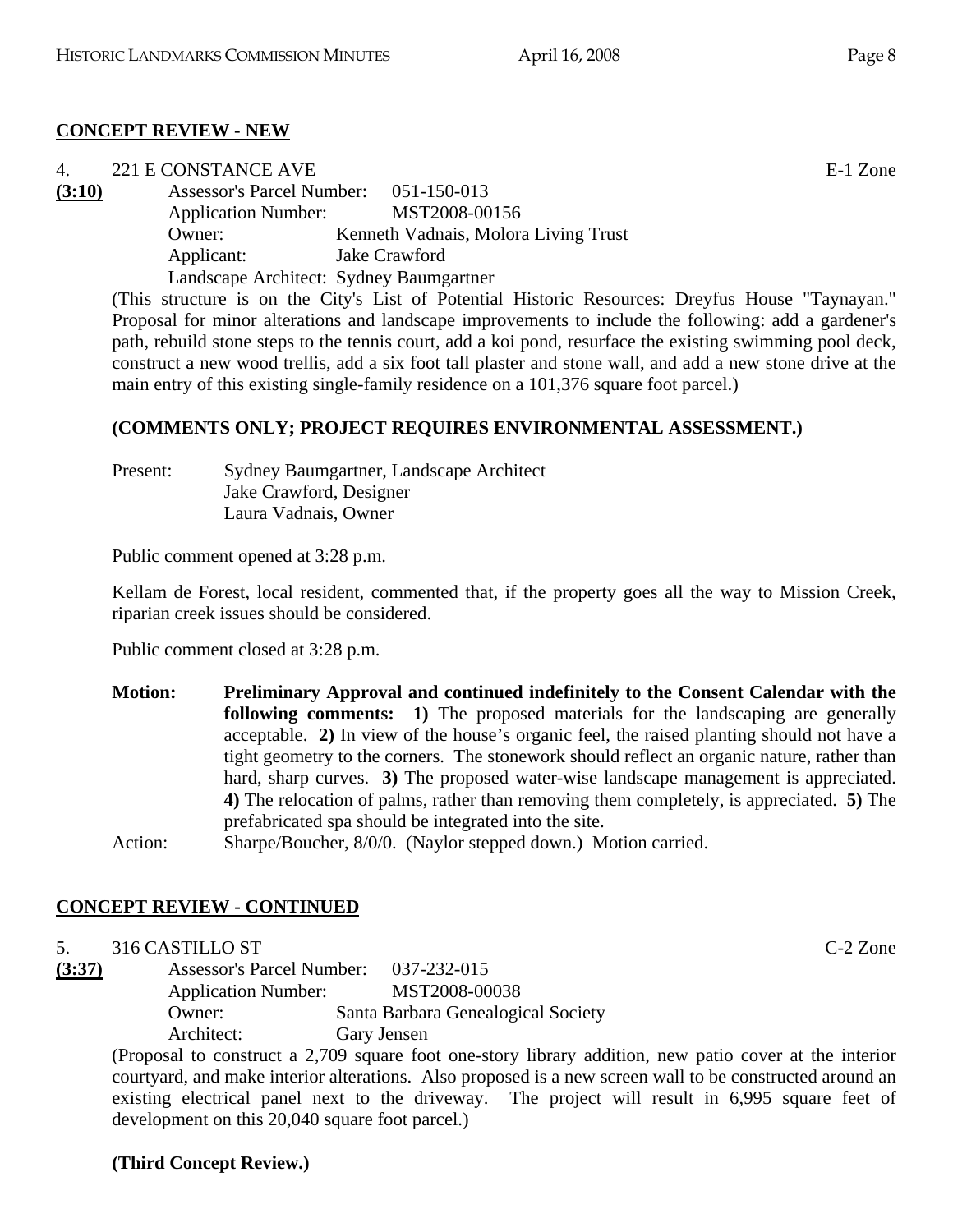#### **(PROJECT REQUIRES ENVIRONMENTAL ASSESSMENT AND DEVELOPMENT PLAN PPROVAL FINDINGS.)**

Present: Sheryl Jensen, Landscape Architect Gary Jensen, Architect

**Motion: Continued indefinitely pending completion of the Environmental Assessment with the comment that the architecture is acceptable as presented.**  Action: Hausz/Boucher, 8/0/0. (Adams absent.) Motion carried.

#### **\*\* THE COMMISSION RECESSED FROM 3:49 P.M. TO 4:03 P.M. \*\***

#### **CONCEPT REVIEW - CONTINUED**

| 6.     | 2559 PUESTA DEL SOL        |                                                                                                                                                                                                                                                                                         |  | E-1 Zone                                                              |
|--------|----------------------------|-----------------------------------------------------------------------------------------------------------------------------------------------------------------------------------------------------------------------------------------------------------------------------------------|--|-----------------------------------------------------------------------|
| (4:03) |                            | Assessor's Parcel Number: 023-271-003                                                                                                                                                                                                                                                   |  |                                                                       |
|        | <b>Application Number:</b> | MST2006-00542                                                                                                                                                                                                                                                                           |  |                                                                       |
|        | Owner:                     | Santa Barbara Museum of Natural History                                                                                                                                                                                                                                                 |  |                                                                       |
|        | Architect:                 | Dwight Gregory                                                                                                                                                                                                                                                                          |  |                                                                       |
|        | <b>Business Name:</b>      | Santa Barbara Museum of Natural History                                                                                                                                                                                                                                                 |  |                                                                       |
|        |                            | $\sqrt{111}$ . $\sqrt{111}$ . $\sqrt{111}$ . $\sqrt{111}$ . $\sqrt{111}$ . $\sqrt{111}$ . $\sqrt{111}$ . $\sqrt{111}$ . $\sqrt{111}$ . $\sqrt{111}$ . $\sqrt{111}$ . $\sqrt{111}$ . $\sqrt{111}$ . $\sqrt{111}$ . $\sqrt{111}$ . $\sqrt{111}$ . $\sqrt{111}$ . $\sqrt{111}$ . $\sqrt{1$ |  | $\mathbf{r}$ , and $\mathbf{r}$ , and $\mathbf{r}$ , and $\mathbf{r}$ |

(This is a Structure of Merit: "Museum of Natural History." This is a revised project description: Proposal to demolish an existing 736 square foot garage and construct a 621 square foot, one-story structure in its place for injured raptors on a 7.8 acre parcel. The location of the proposed structure would be on the western portion of the site instead of the originally proposed site to the south across Mission Creek.)

**(Second Concept Review.)** 

# **(COMMENTS ONLY; PROJECT REQUIRES ENVIRONMENTAL ASSESSMENT AND HISTORIC RESOURCE FINDINGS.)**

Present: Dwight Gregory, Architect Gary Robinson and John O'Brien, Natural History Museum

Public comment opened at 4:11 p.m.

Kellam de Forest, local resident, commented that this home was built as a retreat by a prominent New York attorney around the year 1900. Mr. de Forest recalled that, as a child, he would visit this home and the house was already old and the garage structure was in existence at that time. He also acknowledged the McBay family who left the property to the museum.

Ms. Gantz acknowledged receipt of a letter from Paula Westbury in opposition to the project.

Public comment closed at 4:14 p.m.

**Motion: Continued indefinitely pending receipt of a Historic Structures/Sites Report.**  Action: Boucher/Sharpe, 7/0/0. (Naylor stepped down. Adams absent.) Motion carried.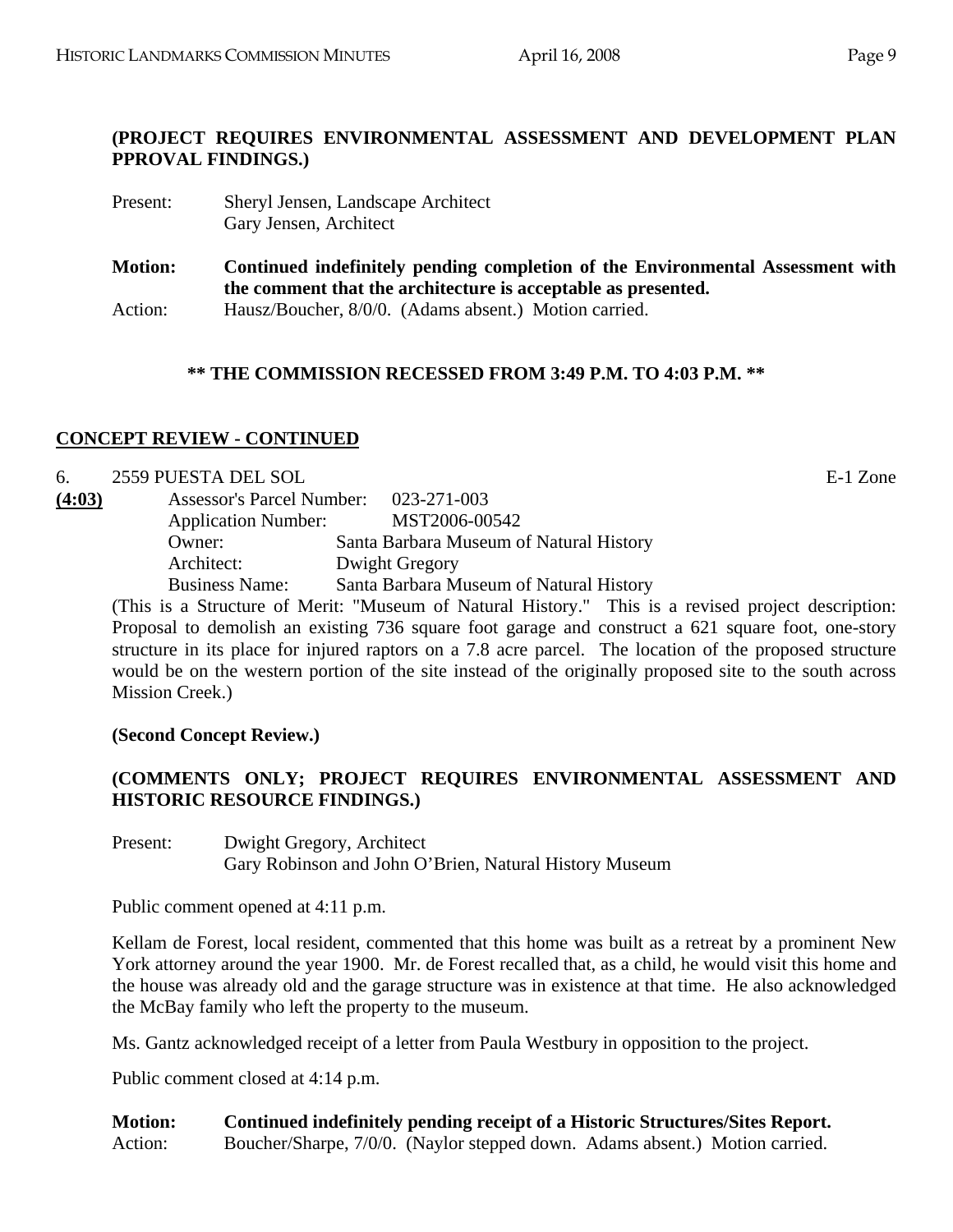# **FINAL REVIEW**

| 7.     | 2100 LAGUNA ST                        |                                                                                                       | E-1 Zone |
|--------|---------------------------------------|-------------------------------------------------------------------------------------------------------|----------|
| (4:18) | Assessor's Parcel Number: 025-263-016 |                                                                                                       |          |
|        | <b>Application Number:</b>            | MST2005-00539                                                                                         |          |
|        | Owner:                                | <b>Jody and Mark Shields</b>                                                                          |          |
|        | Architect:                            | Mark Shields                                                                                          |          |
|        |                                       | (This residence was determined to be worthy of Structure of Merit status. Proposal to construct a new |          |

117 square foot bedroom on the first floor and a new 342 square foot, second floor bedroom addition. In addition to other interior remodeling of this existing 1,579 square foot single-story residence, the project also includes several garden site walls, an outdoor BBQ, and new on-grade patio. A modification is requested to encroach into the required open yard area of this parcel located in El Pueblo Viejo Landmark District, Part II.)

# **(Final Approval of the project is requested.)**

# **(PROJECT REQUIRES HISTORIC RESOURCE FINDINGS AND MUST COMPLY WITH STAFF HEARING OFFICER RESOLUTION NO. 041-06.)**

Present: Mark Shields, Architect

Public comment opened at 4:29 p.m.

Kellam de Forest, local resident, commented that this house needs to be fully photographed as a historical record before the proposed major changes are made.

Ms. Gantz acknowledged receipt of a letter from Paula Westbury in opposition to the project.

Public comment closed at 4:31 p.m.

- **Motion: Final Approval with and the following Historic Resource Findings were made:** The project will not cause a substantial adverse change in the significance of an historical resource.
- Action: Hausz/Sharpe, 6/0/0. (Adams/Curtis/Murray abstained.) Motion carried.

Commission comment: The Commission greatly appreciates the beautiful drawings and complete details provided by the applicant.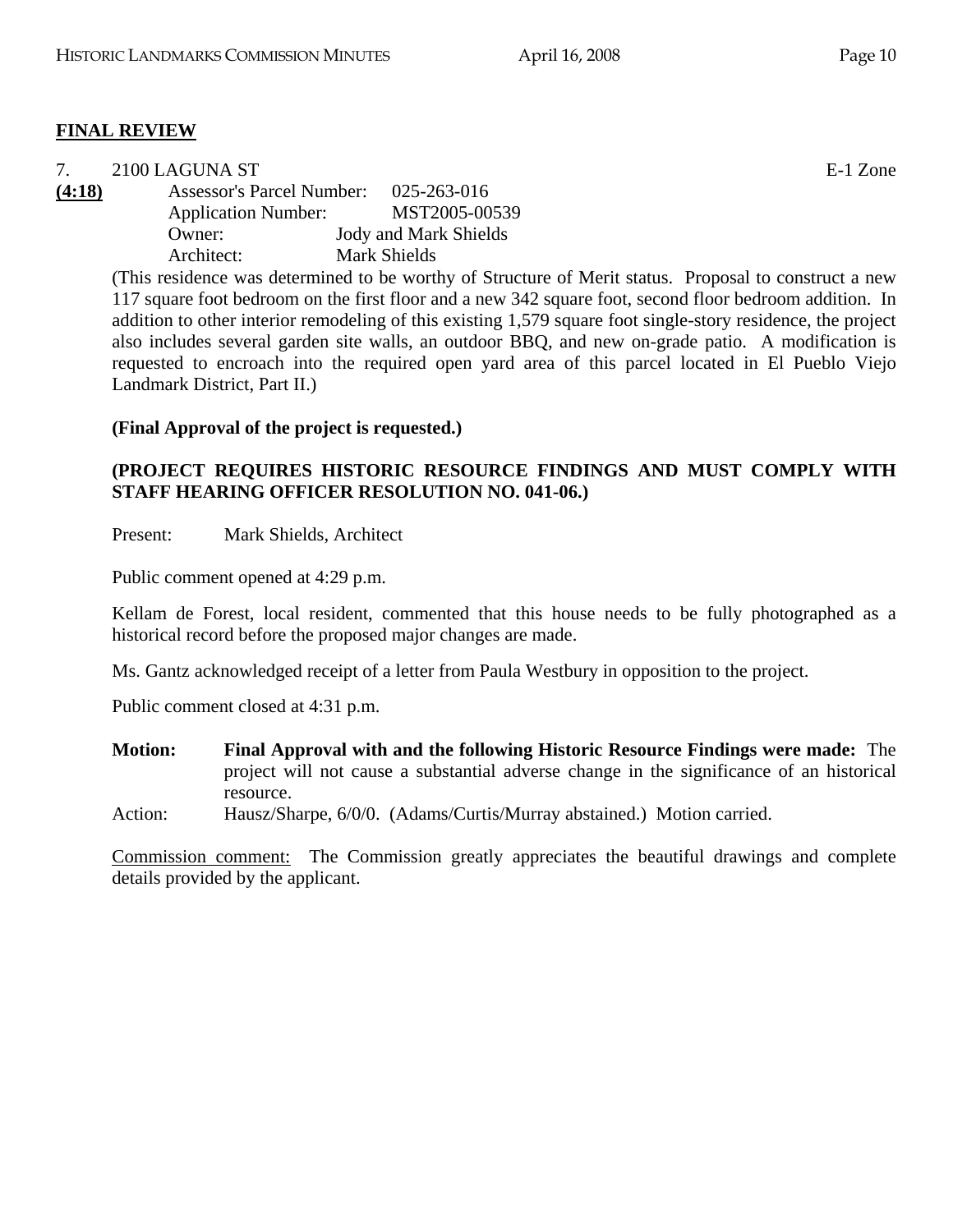# **CONCEPT REVIEW - CONTINUED**

| 8. | 1900 LASUEN RD             |                                                | $R-2/4.0/R-H$ Zone |
|----|----------------------------|------------------------------------------------|--------------------|
|    |                            | Assessor's Parcel Number: 019-170-022          |                    |
|    | <b>Application Number:</b> | MST2007-00140                                  |                    |
|    | Owner:                     | <b>Orient Express Hotels</b>                   |                    |
|    | Applicant:                 | El Encanto, Inc.                               |                    |
|    | Agent:                     | Suzanne Elledge Planning & Permitting Services |                    |
|    | Architect:                 | Henry Lenny                                    |                    |
|    | <b>Business Name:</b>      | El Encanto Hotel                               |                    |

(Phase 1 of the project (MST99-00305) is complete; portions of Phase 2 of the project (previously reviewed under MST2005-00490) including Groups E, L, and N, require Planning Commission approval and are being reviewed with this Phase 3 of the project with Group M, which requires Planning Commission approval as well.)

**(Fifth Concept Review for Group M - Mission Village. The project design has been revised and now includes a partially subterranean parking structure.)** 

**(COMMENTS ONLY; PROJECT REQUIRES ENVIRONMENTAL ASSESSMENT, PLANNING COMMISSION APPROVAL, AND HISTORIC RESOURCE FINDINGS.)** 

**This item was postponed two weeks at applicant's request.** 

#### G. **ADJOURNMENT.**

**Motion: To adjourn the meeting.**  Action: Sharpe/Hausz, 6/0/0. (Adams/Curtis/Murray abstained.) Motion carried.

# **CONSENT CALENDAR**

#### **REVIEW AFTER FINAL**

A. 721 CHAPALA ST C-2 Zone

| <b>Assessor's Parcel Number:</b> | 037-082-026                        |
|----------------------------------|------------------------------------|
| <b>Application Number:</b>       | MST2002-00405                      |
| Owner:                           | Chadwick Pacific, LP               |
| Applicant:                       | <b>Bermant Development Company</b> |
| Architect:                       | Peikert Group Architects           |
| Architect:                       | Michael Holliday                   |

(Proposal to demolish an existing 9,788 square foot commercial building and six residential units totaling 2,700 square feet, and to construct 9,788 square feet of commercial space, 29 residential units (including 12 bonus density units) totaling 43,357 square feet, and a 25,533 square foot on-grade parking structure.)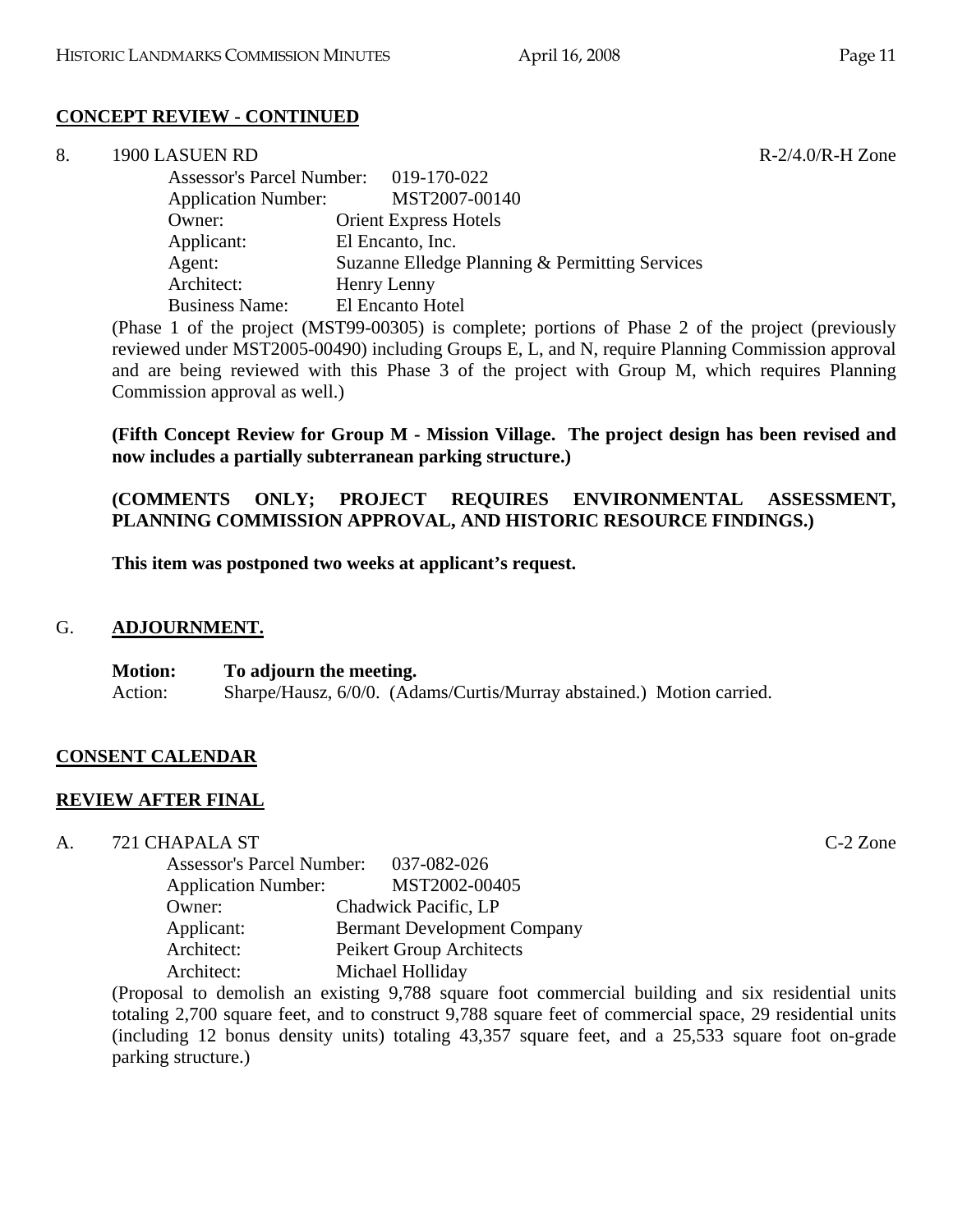**(Review After Final of revision to move a recessed exterior door and glass sidelight and make changes to an exterior patio area in order to add a new wrought iron rail for outdoor dining. Relocation of the door will result in 34 square feet of new interior floor area, which received Level 1 Substantial Conformance on May 29, 2007. Also proposed are tables, chairs, umbrellas, and heaters for outdoor dining outside of the public right-of-way.)** 

**Final Approval of Review After Final of recessed door and railing. Continued two weeks for the review of tables, chairs, umbrellas, and heaters.** 

# **NEW ITEM**

| B. | 101 W GUTIERREZ ST                     |                                                                                                         | $C-2$ Zone |
|----|----------------------------------------|---------------------------------------------------------------------------------------------------------|------------|
|    | Assessor's Parcel Number: 037-245-003  |                                                                                                         |            |
|    | <b>Application Number:</b>             | MST2008-00152                                                                                           |            |
|    | Owner:                                 | <b>Gutierrez Limited Partnership</b>                                                                    |            |
|    | Architect:                             | Cearnal Andrulaitis                                                                                     |            |
|    |                                        | (Proposal to rebuild two exterior stairways and replace railings and banisters on an existing mixed-use |            |
|    | building on a 14,336 square foot lot.) |                                                                                                         |            |

# **Continued two weeks to the April 30, 2008, meeting.**

# **FINAL REVIEW**

C. 2127 CASTILLO ST R-3 Zone

 Assessor's Parcel Number: 025-221-007 Application Number: MST2007-00555 Owner: Karen Haskell Applicant: Lauri Vivatson

(This structure is on the City's List of Potential Historic Resources and is included on the State Historic Resources Inventory: "Hunt Residence." Proposal for a 312 square foot one story addition to an existing 980 square foot one story residence on a 6,000 square foot lot. There is an existing 255 square foot detached one-car garage which will remain.)

# **(Final Approval of exterior details is requested.)**

# **Final Approval of exterior details as submitted.**